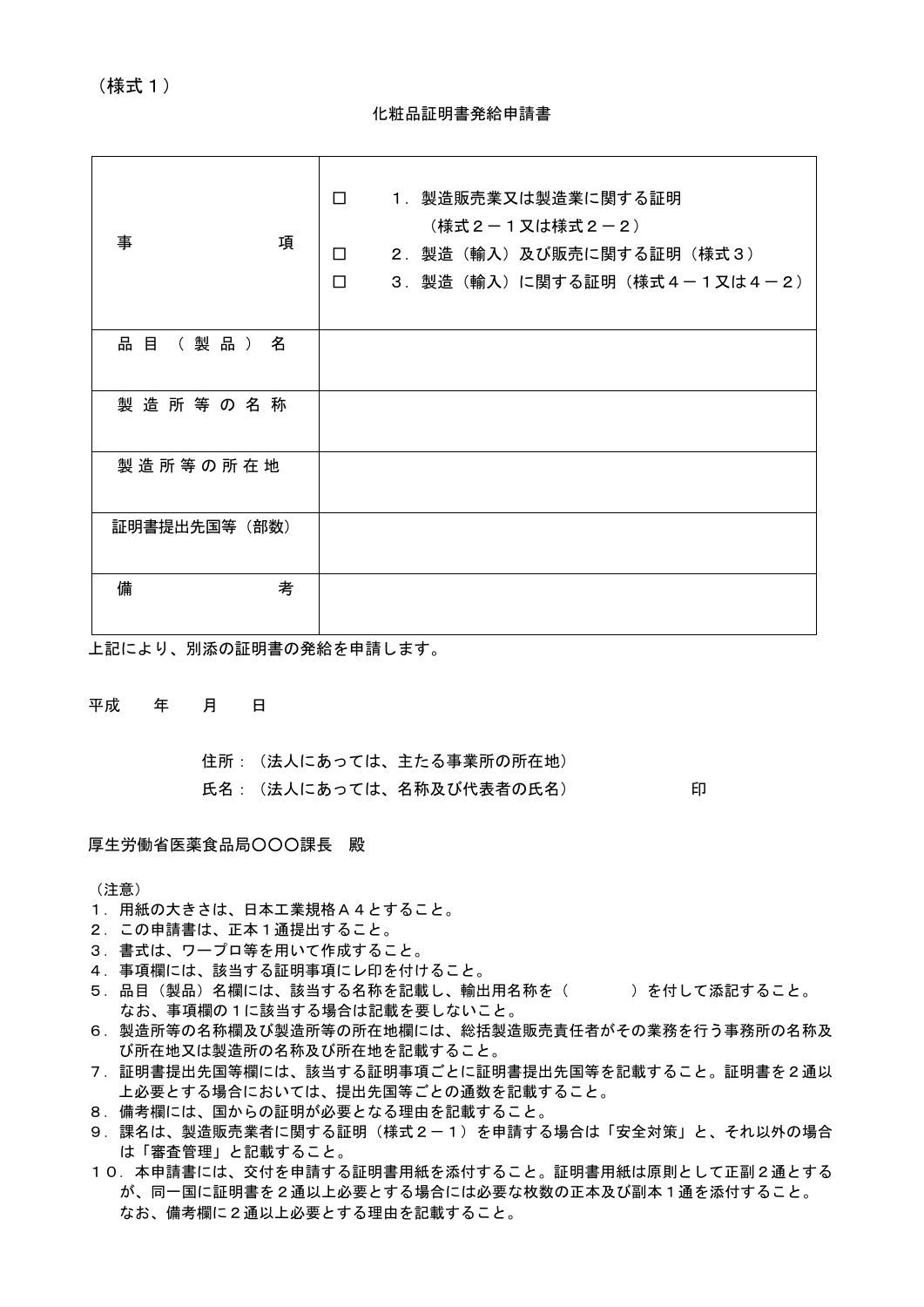日本国厚生労働省は、(製造販売業者の氏名(法人にあっては名称))、(製造販売業 者の住所(法人にあっては主たる事務所の所在地))が日本国医薬品医療機器等法第12 条第1項の規定により許可された化粧品製造販売業者であることを証明します。

製造販売業者名(又は主たる機能を有する事務所の名称):

所在地:

許可番号:

厚薬食 第 号

平成 年 月 日

厚生労働省医薬食品局安全対策課長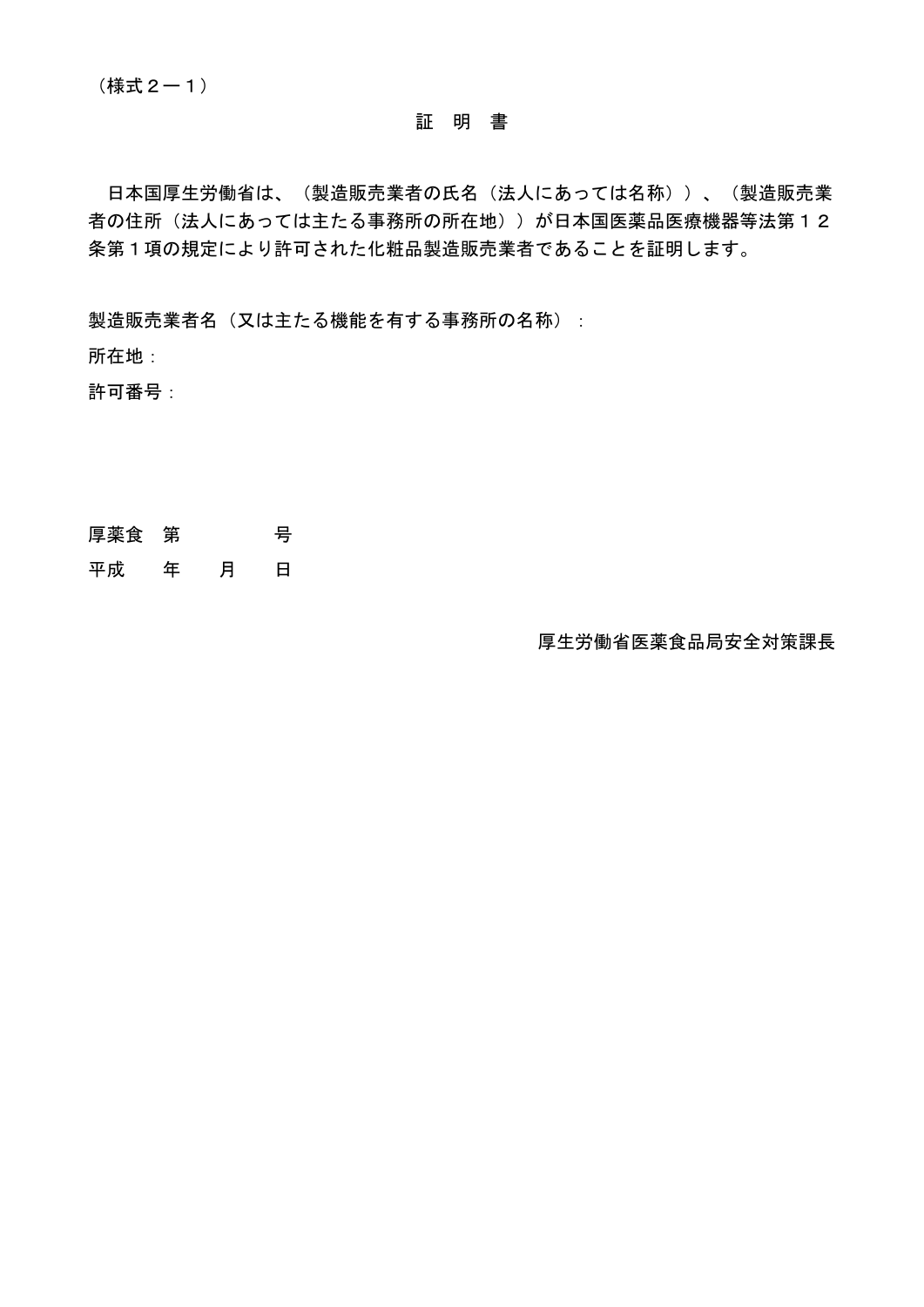### **CERTIFICATE**

It is hereby certified that (Name of the Marketing Authorization Holder), (Address) is a cosmetic marketing authorization holder licensed in accordance with the provision of Paragraph 1, Article 12 of the Pharmaceuticals, Medical devices and Other Therapeutic Products Act of Japan.

Name of the Marketing Authorization Holder :

(or Name of the Office for General Marketing Manager)

Address:

Licence Number:

No. TOKYO, date

(安全対策課長名)

Director, Safety Division Pharmaceutical and Food Safety Bureau Ministry of Health, Labour and Welfare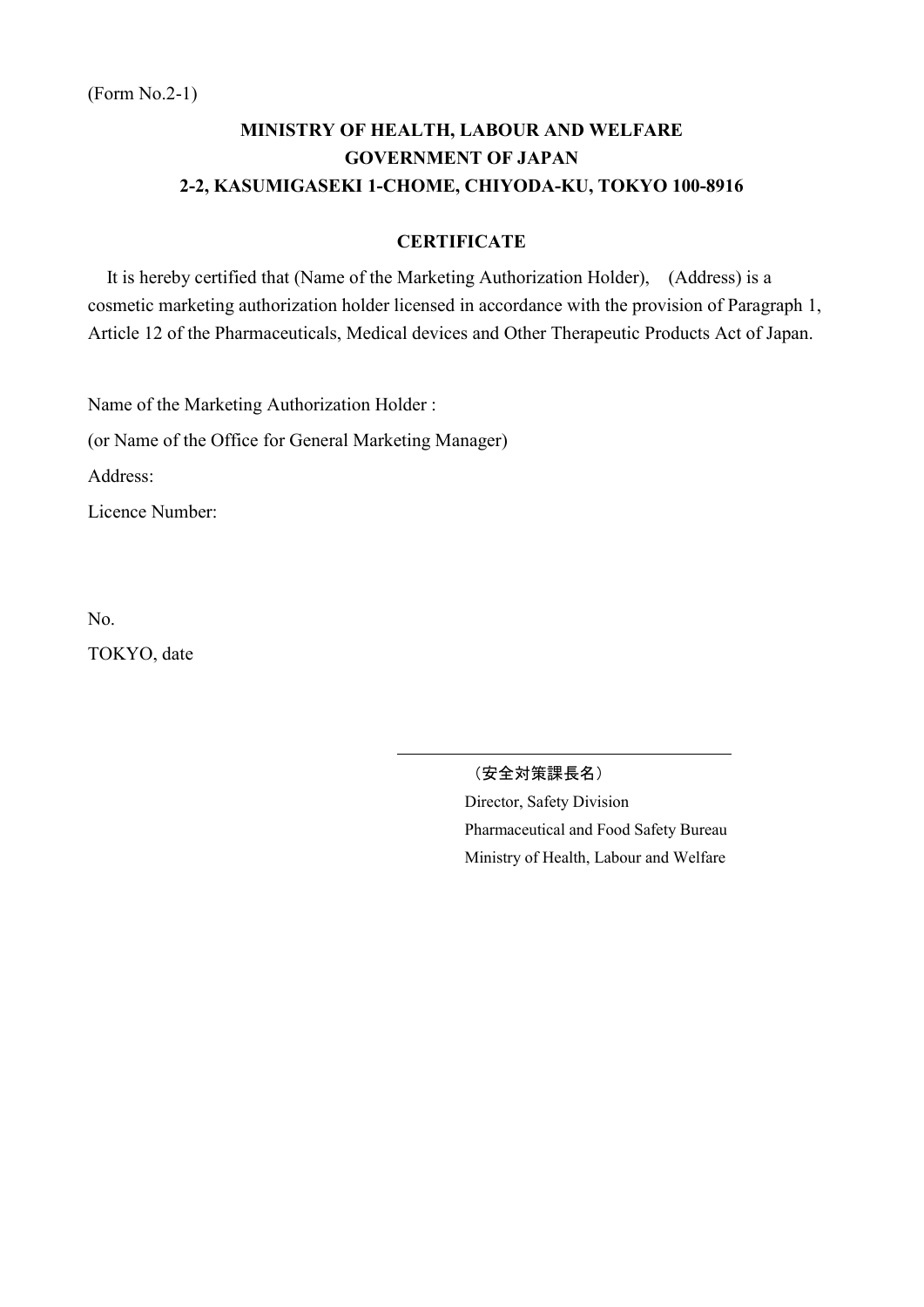日本国厚生労働省は、(製造業者の氏名(法人にあっては名称))、(製造業者の住所 (法人にあっては主たる事務所の所在地))が日本国医薬品医療機器等法第13条第1項 の規定により許可された化粧品製造業者であることを証明します。

製造所の名称:

製造所の所在地:

許可番号:

厚薬食 第 号

平成 年 月 日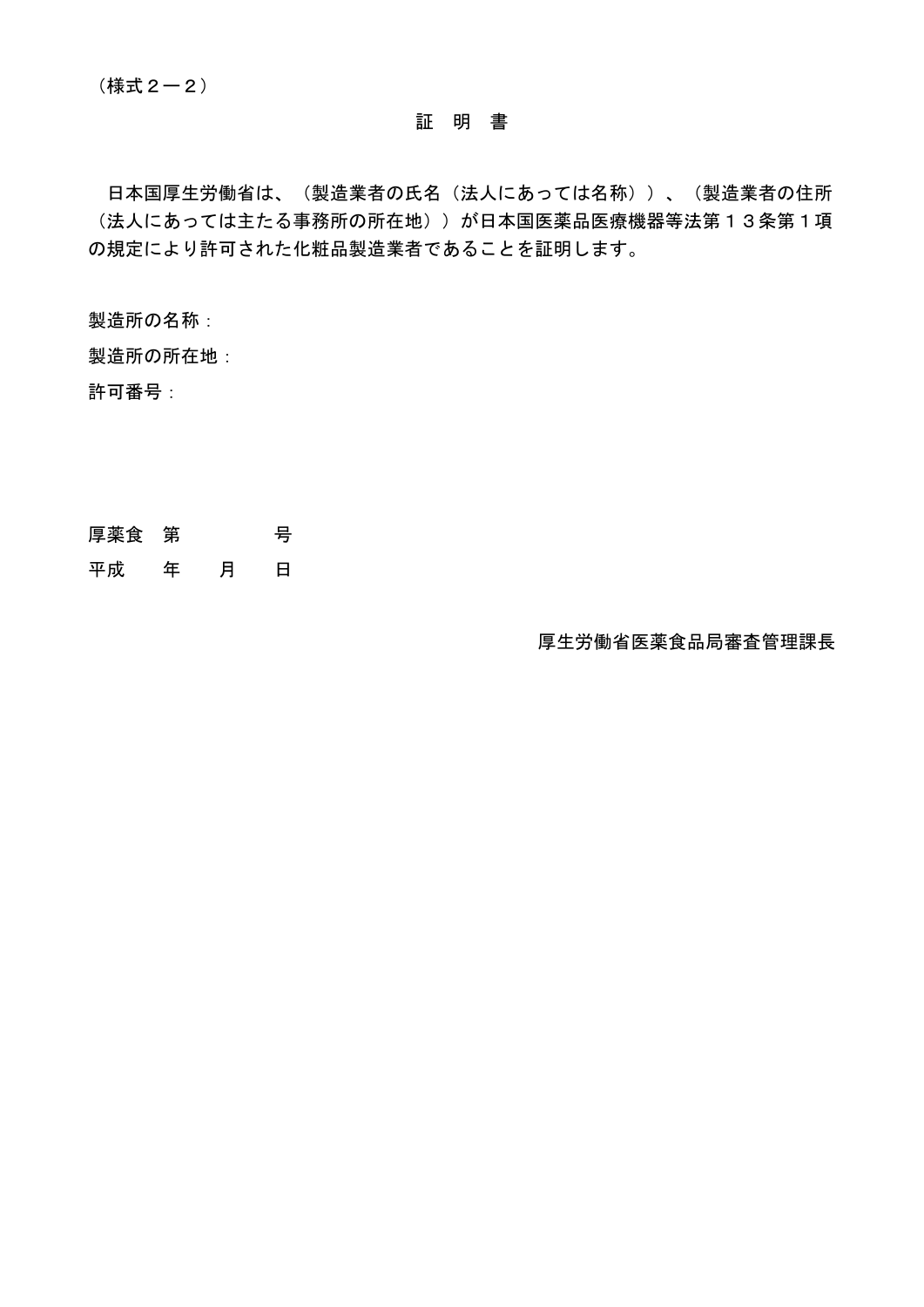### **CERTIFICATE**

It is hereby certified that (Name of the Manufacturer), (Address) is a cosmetic manufacturer licensed in accordance with the provision of Paragraph 1, Article 13 of the Pharmaceuticals, Medical devices and Other Therapeutic Products Act of Japan.

Name of Manufacturing Site:

Address:

Licence Number:

No.

TOKYO, date

(審査管理課長名)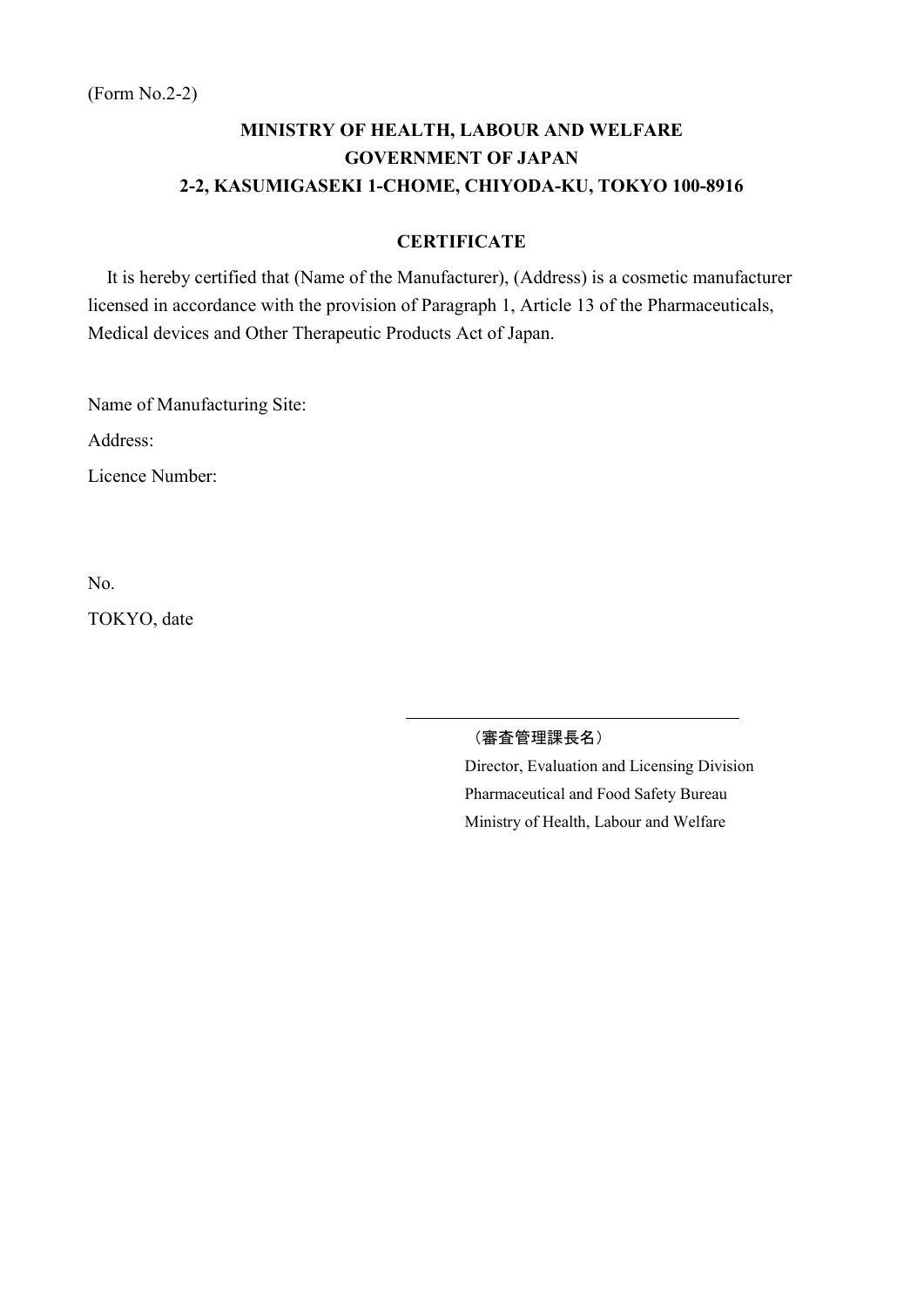日本国厚生労働省は、(製造販売業者の氏名(法人にあっては、名称))、(製造販売 業者の住所(法人にあっては、主たる事務所の所在地))によって製造販売された下記化 粧品が、日本国医薬品医療機器等法の規定に準拠して、厚生労働省の監督のもとに製造(輸 入)され、かつ、日本国内において販売することを認められているものであることを証明 します。

製品名:

- 厚薬食 第 号
- 平成 年 月 日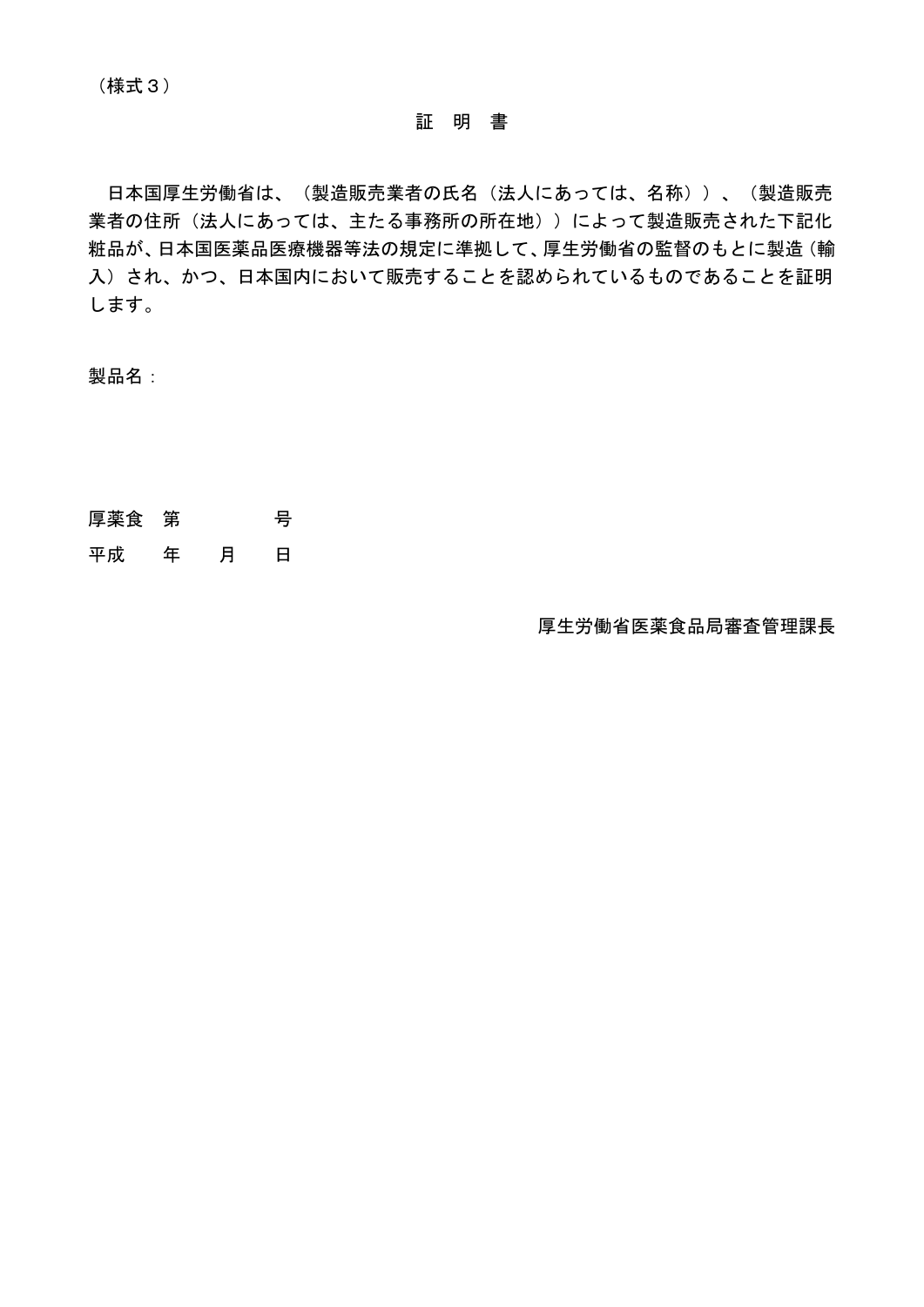## **CERTIFICATE**

It is hereby certified that the following cosmetic product(s) marketed by (Name of Marketing approval holder),(Address) is(are) manufactured(imported) subject to our supervision as stipulated in the Pharmaceuticals, Medical devices and Other Therapeutic Products Act of Japan and is/are allowed to be sold in Japan.

Product(s):

No.

TOKYO, date

### (審査管理課長名)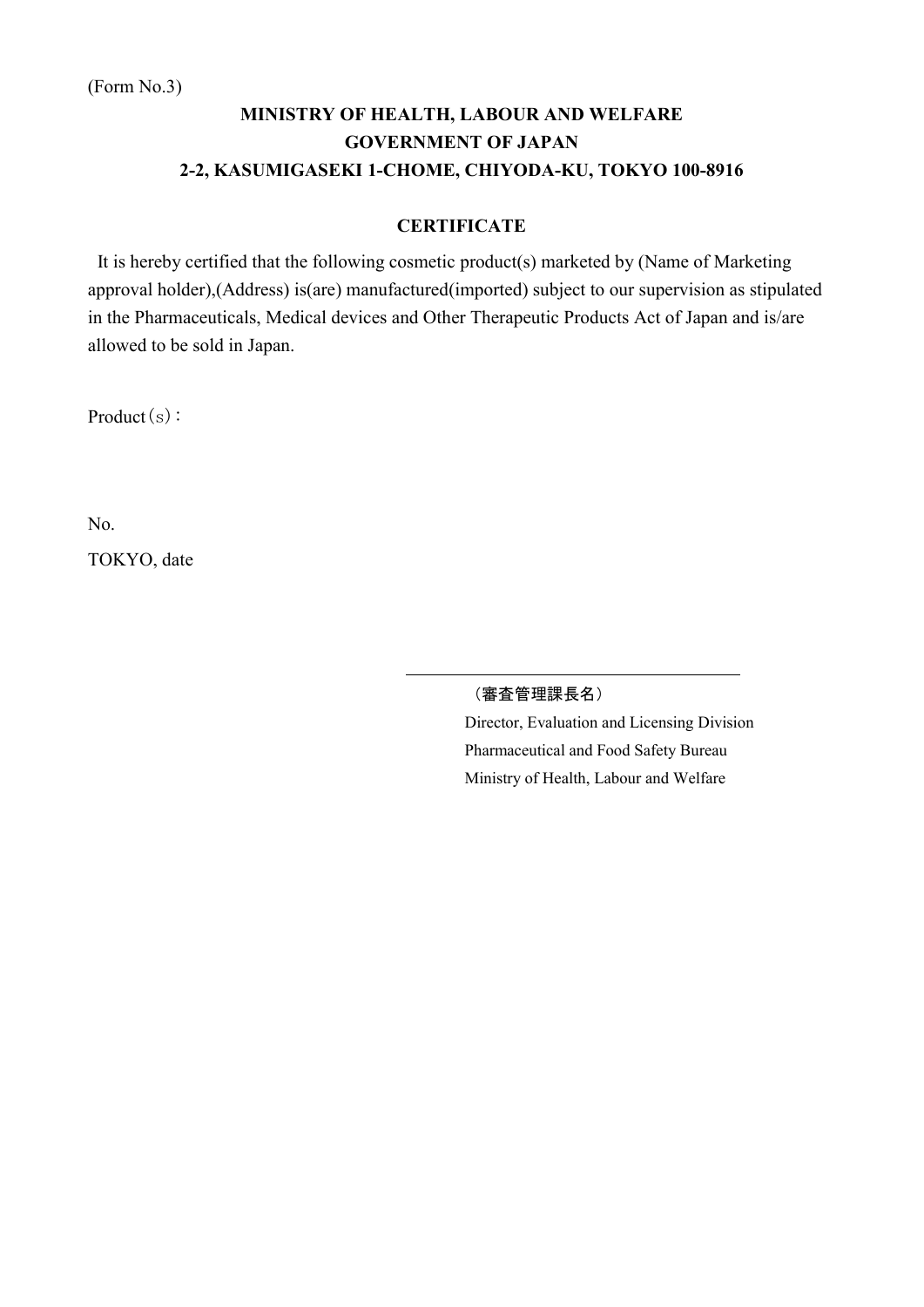日本国厚生労働省は、(製造販売業者の氏名(法人にあっては、名称))、(製造販売 業者の住所(法人にあっては、主たる事務所の所在地))によって輸出される下記化粧品 が、日本国医薬品医療機器等法の規定に準拠して、厚生労働省の監督のもとに製造(輸入) されているものであることを証明します。

製品名:

- 厚薬食 第 号
- 平成 年 月 日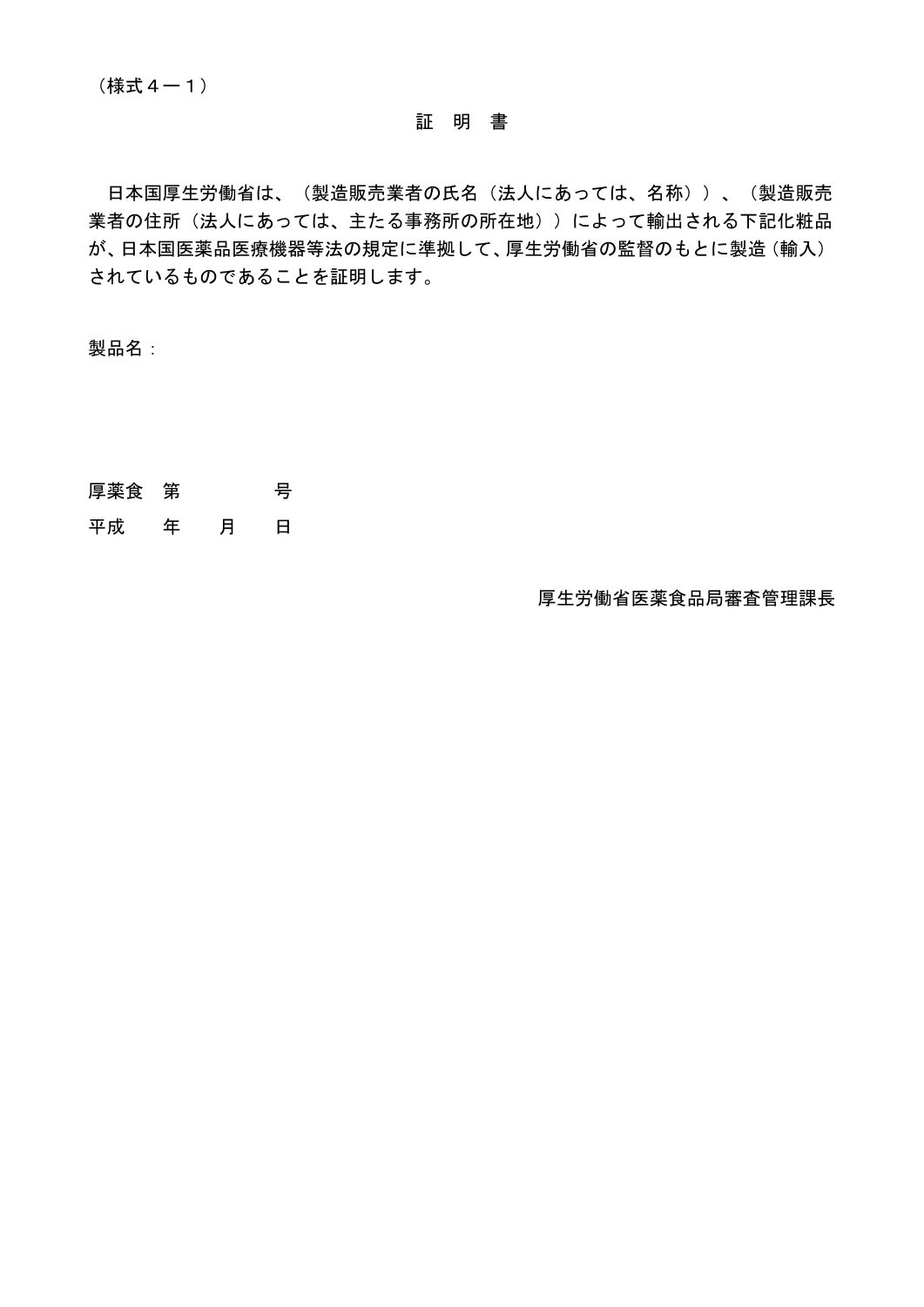## **CERTIFICATE**

It is hereby certified that the following cosmetic product(s) exported by (Name of the Marketing approval holder ), (Address) is(are) manufactured(imported) subject to our supervision as stipulated in the Pharmaceuticals, Medical devices and Other Therapeutic Products Act of Japan.

Product(s):

No.

TOKYO, date

(審査管理課長名)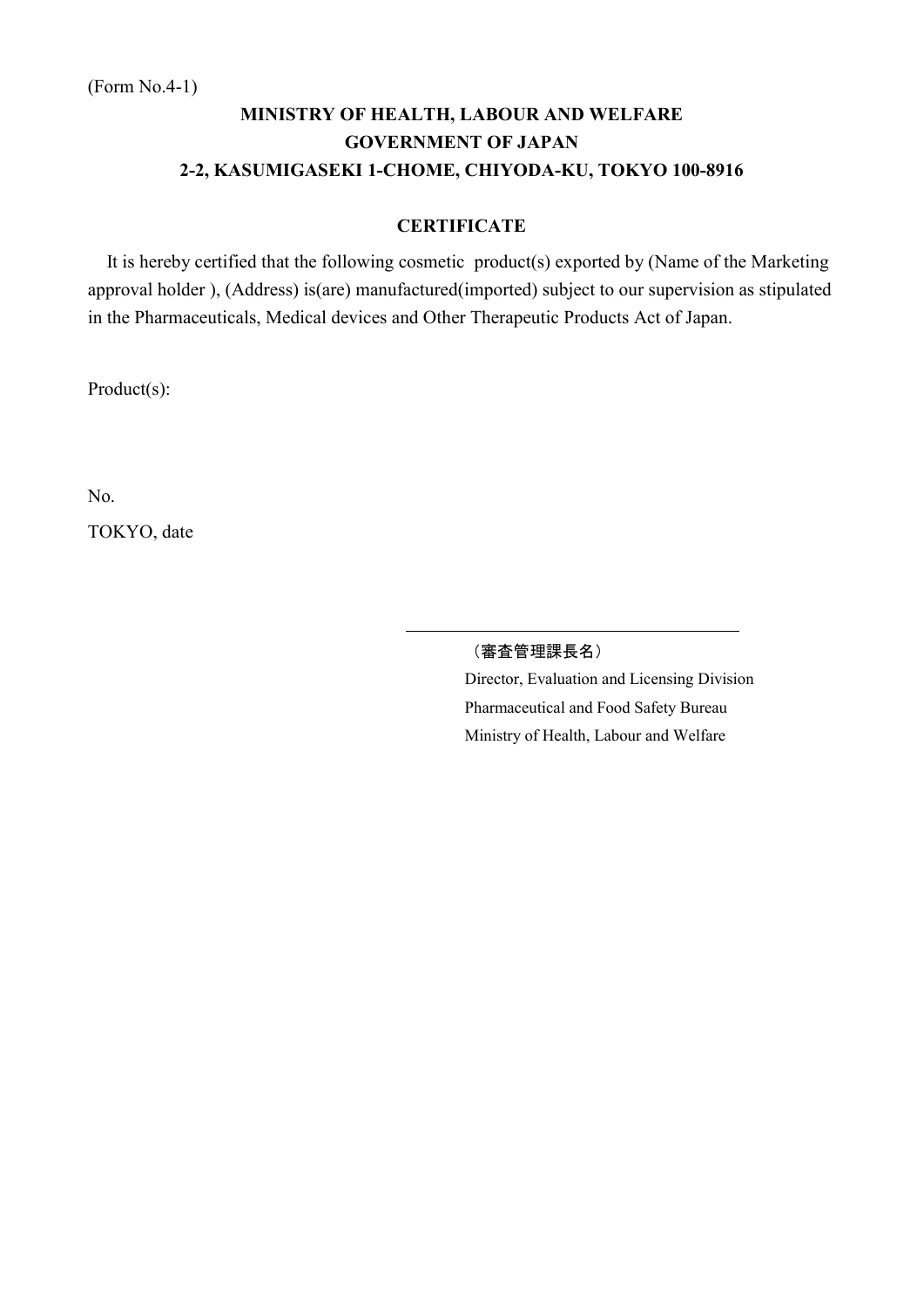日本国厚生労働省は、(製造業者の氏名(法人にあっては名称))、(製造業者の住所 (法人にあっては主たる事務所の所在地))によって製造(輸入)された下記化粧品が、 日本国医薬品医療機器等法の規定に準拠して、厚生労働省の監督のもとに製造(輸入)さ れているものであることを証明します。

製品名:

- 厚薬食 第 号
- 平成 年 月 日